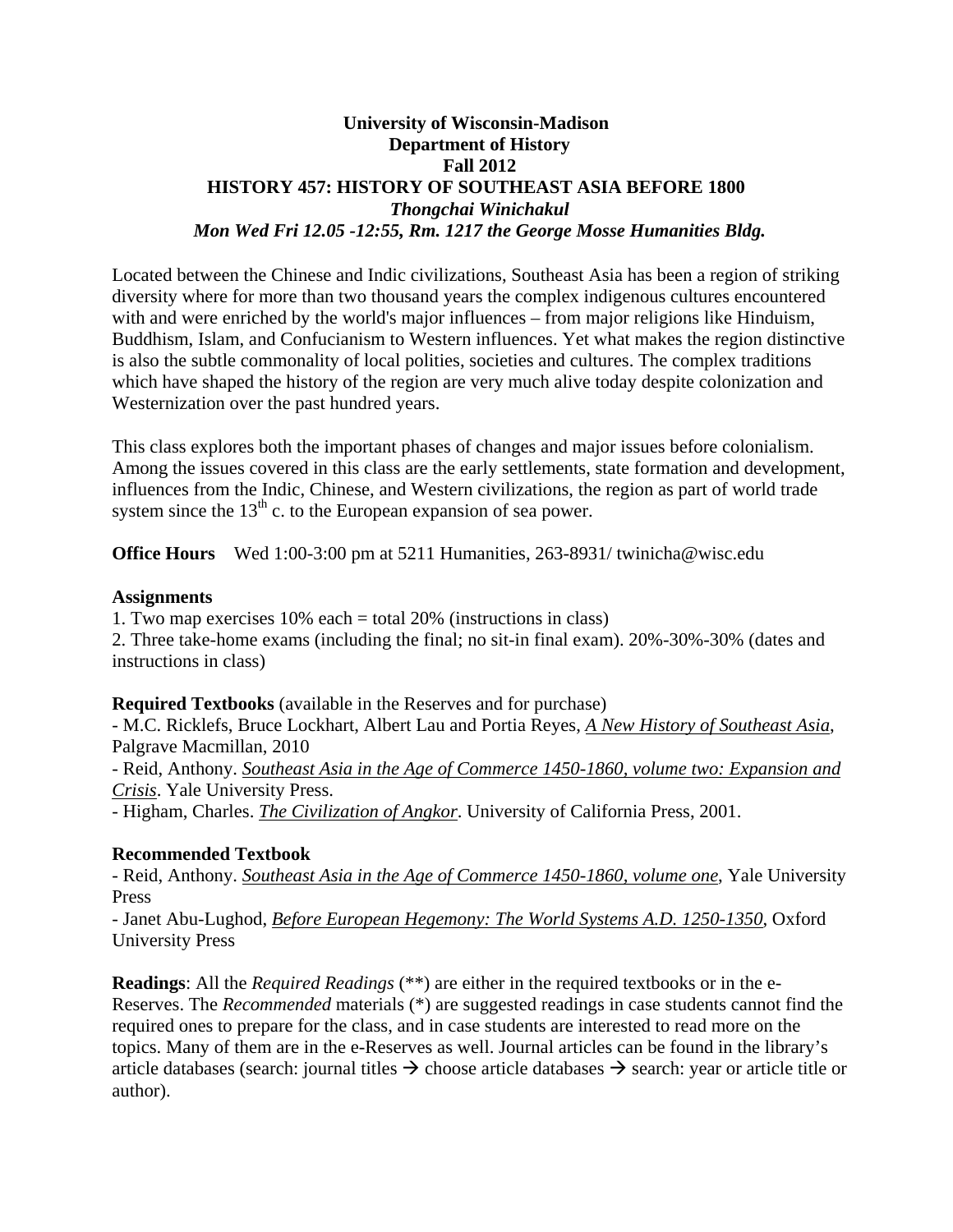#### **TOPICS AND SCHEDULE**

#### **This schedule may change if needed. Changes will be announced in advance in class.**

(No class on Sept 14, Oct 26, and Nov 21)

| Week $1$ (Sept 5)             | The course: objectives, contents, assignments, readings, and other               |
|-------------------------------|----------------------------------------------------------------------------------|
|                               | class business                                                                   |
| (Sept 7)                      | Attend TW's talk on Thai history at 206 Ingraham Hall, noon                      |
| <b>Week 2</b> (Sept 10, 12)   | Land and peoples, diversity and similarity                                       |
| <b>Week 3 (Sept 17-21)</b>    | Prehistory and archaeology: geography, settlements and early polity              |
| <b>Week 4 (Sept 24-28)</b>    | Early states, $2^{nd}$ to $8^{th}$ or $9^{th}$ c.: Indianization vs Localization |
| Week $5$ (Oct 1-5)            | "Classical states", $9th$ to $14th$ c                                            |
| <b>Week 6</b> (Oct $8 - 12$ ) | What was a "state" in pre 1800 Southeast Asia? The <i>mandala</i>                |
|                               | kingdom and empire; kingship and moral power                                     |
| <b>Week 7</b> (Oct 15-19)     | The $13^{\text{th}}$ - $14^{\text{th}}$ c. transition                            |
| <b>Week 8 (Oct 22, 24)</b>    | Early modern $15^{th}$ -18 <sup>th</sup> c. Archipelago: trade and fragmentation |
| <b>Week 9 (Oct 29-Nov 2)</b>  | Early modern $15th - 18th$ c. Mainland: consolidation of empires                 |
| <b>Week 10 (Nov 5-9)</b>      | Religions 14th-17th c.: Theravada Buddhism and Islamization                      |
| <b>Week 11 (Nov 12-16)</b>    | Slavery, bondage, social stratification                                          |
| <b>Week 12 (Nov 19)</b>       | Women                                                                            |
| <b>Week 13 (Nov 26-30)</b>    | Chinese and other foreigners, Outside influences                                 |
| <b>Week 14 (Dec 3-7)</b>      | Transitions at the dawn of the colonial period                                   |
| <b>Week 15 (Dec 10-14)</b>    | Questions on evidence and historiography, and Closing                            |

#### **READING MATERIALS FOR EACH TOPICS**

**(\*\* = Required; \* = Recommended and /or substitute for the required ones)** 

#### *Southeast Asia: Land and peoples, diversity and similarity*

\* Reid. Southeast Asia in the Age of Commerce 1450-1860, vol. 1, 1-119 \*\* M.C. Ricklefs et.al., A New History of Southeast Asia, chapter 1

#### *Prehistory: migrations, early settlements and polity*

\*\* Higham. The Civilization of Angkor. Chapter 2 and 3 \*\* George Coedes, The Making of Southeast Asia, chapter 2: Prehistory, pp. 10-33 \* Peter Bellwood, "Southeast Asia Before History" in Cambridge History of Southeast Asia : From Early Times c. 1500, vol.1, ed. Nicholas Tarling, chapter 2, pp. 55-136

# *The early states 2nd - 9th c.: Indianization vs. Localization*

\*\* Higham. The Civilization of Angkor. Chapter 3 and 4 \*\* M.C. Ricklefs et.al., A New History of Southeast Asia, chapter 2

# *The "classical states",*  $9^{th}$  -  $14^{th}$  c.

\*\* M.C. Ricklefs et.al., A New History of Southeast Asia, chapter 3 \*\* Higham. The Civilization of Angkor. Chapter 5-7

#### *What was a "state"? The "mandala"; Kingship and power*

\*\*Kulke, Hermann. "The Early and Imperial Kingdoms in Southeast Asian History," in Southeast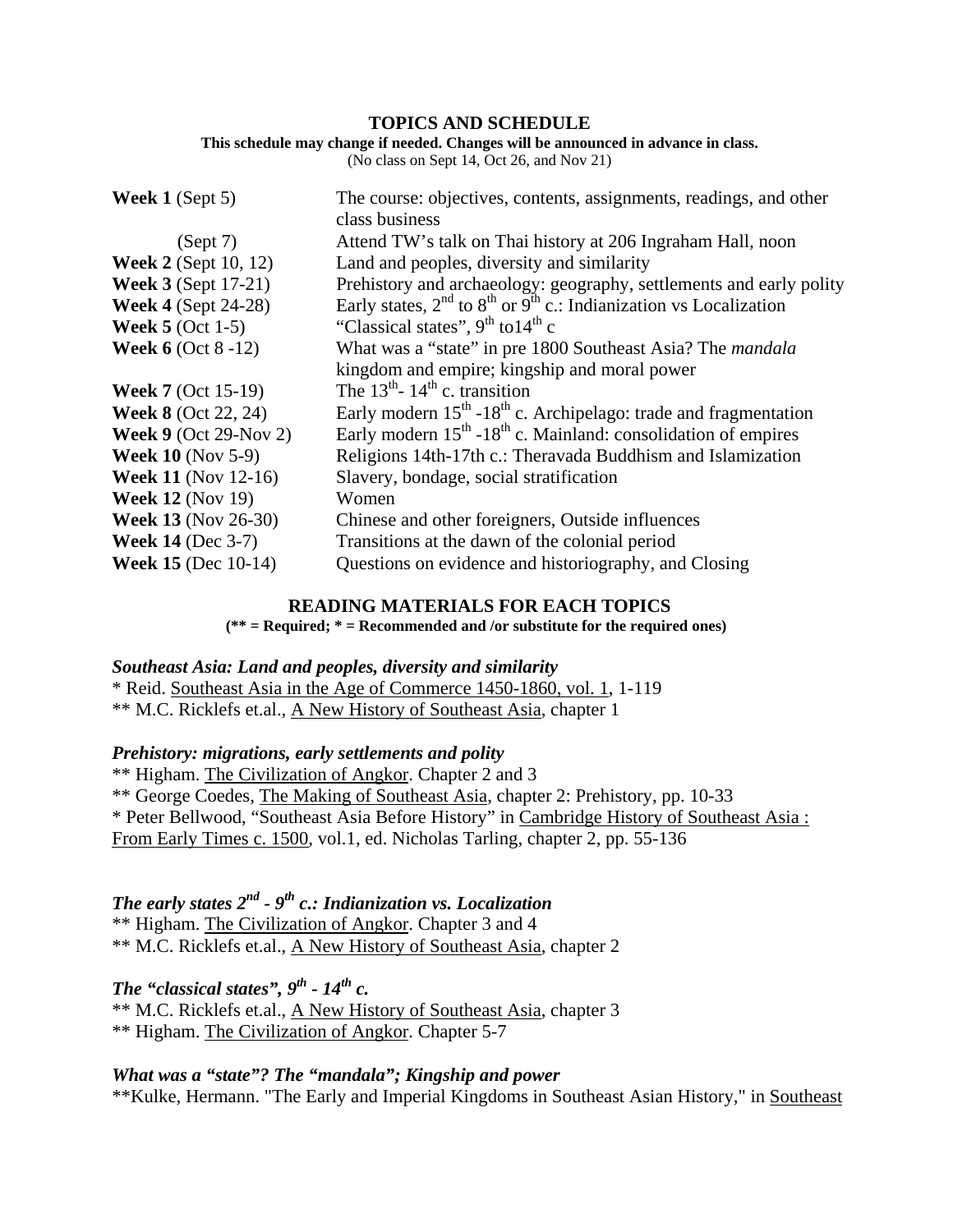### Asia in the 9th to 14th, 1-22

\*\* Day, Tony. "Ties That (Un)bind: Families and States in Pre-modern Southeast Asia" Journal of Asian Studies, 55, 2 (1996): 384-409

\*Wyatt, David . "Relics, Oaths and Politics in Thirteenth Century Siam," Journal of Southeast Asian Studies, 32, 1 (2001): 3-66.

# *The mid 13th – mid 14th centuries transitions*

\*\* M.C. Ricklefs et.al., A New History of Southeast Asia, chapter 5 \* Victor Lieberman, "Charter State Collapse in Southeast Asia, ca. 1250–1400, as a Problem in Regional and World History," American Historical Review, 2011, pp. 936-963 \* Janet Abu-Lughod, Before European Hegemony: The World Systems A.D. 1250-1350, Part III, esp. chapter 9

### *Early modern 15th -18th c. Archipelago: trade and fragmentation*

\*\* M.C. Ricklefs et.al, A New History of Southeast Asia, chapter 7 p. 134, 149-164 \*\* Reid. Southeast Asia in the Age of Commerce, vol. 2. 1-61, 204-266.

### *Early modern 15th -18th c. Mainland: consolidation of empires*

\*\* M.C. Ricklefs et.al, A New History of Southeast Asia, chapter 7 p. 134-149 \*\* Lieberman, Victor. Strange Parallel: Southeast Asia in Global Context, c. 800-1830, vol.2, pp. 11-48

- Lieberman, Victor, "Local Integration and Eurasian Analogies: Structuring Southeast Asian History," Modern Asian Studies 27, 3 (1993): 475-572 (accessible on-line via journal database)

## *Religions and moral legitimacy*

\*\* M.C. Ricklefs et.al., A New History of Southeast Asia, chapter 4 \*\* Reid. Age of Commerce, vol. 2. 132-201.

## *Slavery, bondage, social stratifications*

\*\* Reid, Anthony. ed. Slavery, Bondage and Dependency in Southeast Asia. 1-43

\*\* Reid. Age of Commerce, vol.2. 114-131.

\* Reid. Age of Commerce, vol.1. 120-28, 137-172.

## *The Chinese and other foreigners; Outside influences*

\*\* M.C. Ricklefs et.al., A New History of Southeast Asia, chapter 6 \*\* Leonard Andaya, "Interactions with the Outside World and Adaptations in Southeast Asian Society, 1500-1800", in Cambridge History of Southeast Asia : From Early Times c. 1500, vol.1, ed. Nicholas Tarling, chapter 6, pp. 345-401.

### *Women*

\*\*Anthony Reid, "Female Roles in Pre-Colonial Southeast Asia," Modern Asian Studies, Vol. 22, No. 3, (1988), pp. 629-645

\* Barbara Andaya ed., Other Pasts: women, gender and history in early modern Southeast Asia, see articles by Barbara Andaya and Junko Koizumi, pp. 231-268, notes pp. 318-338

### *Transition at the dawn of the colonial period*

\*\* Reid. Age of Commerce, vol.2. chap. 5 (267-325).